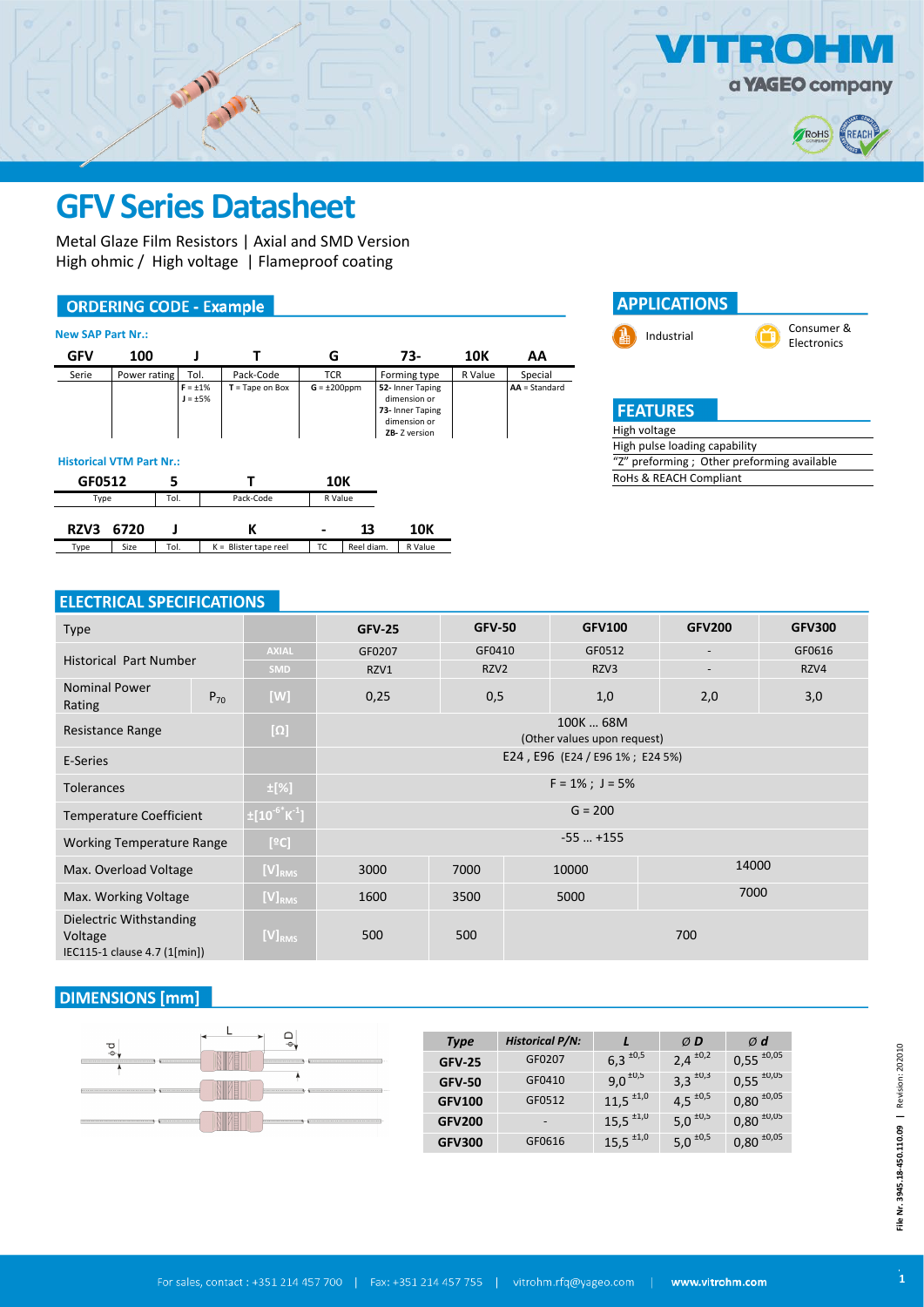

# **GFV Series Datasheet**

### **PERFORMANCE DATA**

| <b>Type</b>                                                                                         |              | <b>GFV-25</b> | <b>GFV-50</b> | <b>GFV100</b>                       | <b>GFV200</b>            | <b>GFV300</b> |  |
|-----------------------------------------------------------------------------------------------------|--------------|---------------|---------------|-------------------------------------|--------------------------|---------------|--|
|                                                                                                     | <b>AXIAL</b> | GF0207        | GF0410        | GF0512                              |                          | GF0616        |  |
| <b>Historical Part Number</b>                                                                       | <b>SMD</b>   | RZV1          | RZV2          | RZV3                                | $\overline{\phantom{a}}$ | RZV4          |  |
| <b>Derating Linear</b>                                                                              | [°C]         | 70155 (0W)    |               |                                     |                          |               |  |
| <b>Climatic Category</b>                                                                            |              |               |               | 55/155/56                           |                          |               |  |
| Max. Cont. Surface Temperature                                                                      | $[°C]$       |               |               | 155                                 |                          |               |  |
| <b>Short Time Overload</b><br>IEC60115-1 clause 4.13                                                | $\pm$ [%]    |               |               | 2,0                                 |                          |               |  |
| Endurance<br>IEC60115-1 clause 4.25<br>$(P_{70}, @ 70[°C], 1000[h])$                                | $\pm$ [%]    | $5,0$         |               |                                     |                          |               |  |
| Damp Heat, Steady State<br>IEC60115-1 clause 4.24<br>$(40[^{\circ}C], 93[% r.h.], 56[d])$           | $\pm$ [%]    |               |               | $5,0$                               |                          |               |  |
| <b>Thermal Shock</b><br>IEC60115-1 clause 4.19<br>(-55 ~ 150[°C], 3[min], 100 cycles)               | $\pm$ [%]    |               |               | 1,0                                 |                          |               |  |
| Resistance to Soldering Heat<br>IEC60115-1 clause 4.18<br>$(350^{\pm 5} [^{\circ}C], 3^{\pm 1}[s])$ | $\pm$ [%]    |               |               | 1,0                                 |                          |               |  |
| <b>Terminal Tensile Strength</b>                                                                    | $[N]$        |               |               | 50                                  |                          |               |  |
| Solderability<br>IEC60068-2-20<br>$(245^{\pm 5}$ [2C] $3^{\pm 0.5}$ [s])                            |              |               |               | Solder bath method (> 95% coverage) |                          |               |  |
| Marking<br>IEC60062                                                                                 |              |               |               | Color code                          |                          |               |  |

## **DERATING CURVE**



 $\texttt{Ambient Temperature} \ (\mathcal{C})$ 

## **PACKAGING**





**Tape on Box:**

| $\sim$ $\sim$ |                          |                  |               | $ -$                |    |    |                       |     |     |  |
|---------------|--------------------------|------------------|---------------|---------------------|----|----|-----------------------|-----|-----|--|
|               | <b>Historical</b>        | <b>Pack Code</b> |               | <b>Forming Type</b> | C  | S  | <b>Box dimensions</b> |     |     |  |
| <b>Type</b>   | $P/N$ :                  |                  | <b>Pieces</b> | (Inner Taping dim.) |    |    | W                     | н   |     |  |
| <b>GFV-25</b> | GF0207                   |                  | 5000          |                     |    |    | 81                    | 104 |     |  |
| <b>GFV-50</b> | GF0410                   | $T = Taped$      | 1000          | $52 -$              | 52 | 5  | 73                    | 45  |     |  |
| <b>GFV100</b> | GF0512                   | Ammo pack        | 1000          |                     |    |    |                       | 78  | 260 |  |
| <b>GFV200</b> | $\overline{\phantom{0}}$ |                  | 1000          | $73-$               | 73 | 10 | 103                   | 94  |     |  |
| <b>GFV300</b> | GF0616                   |                  | 1000          | $73-$               | 73 | 10 |                       |     |     |  |